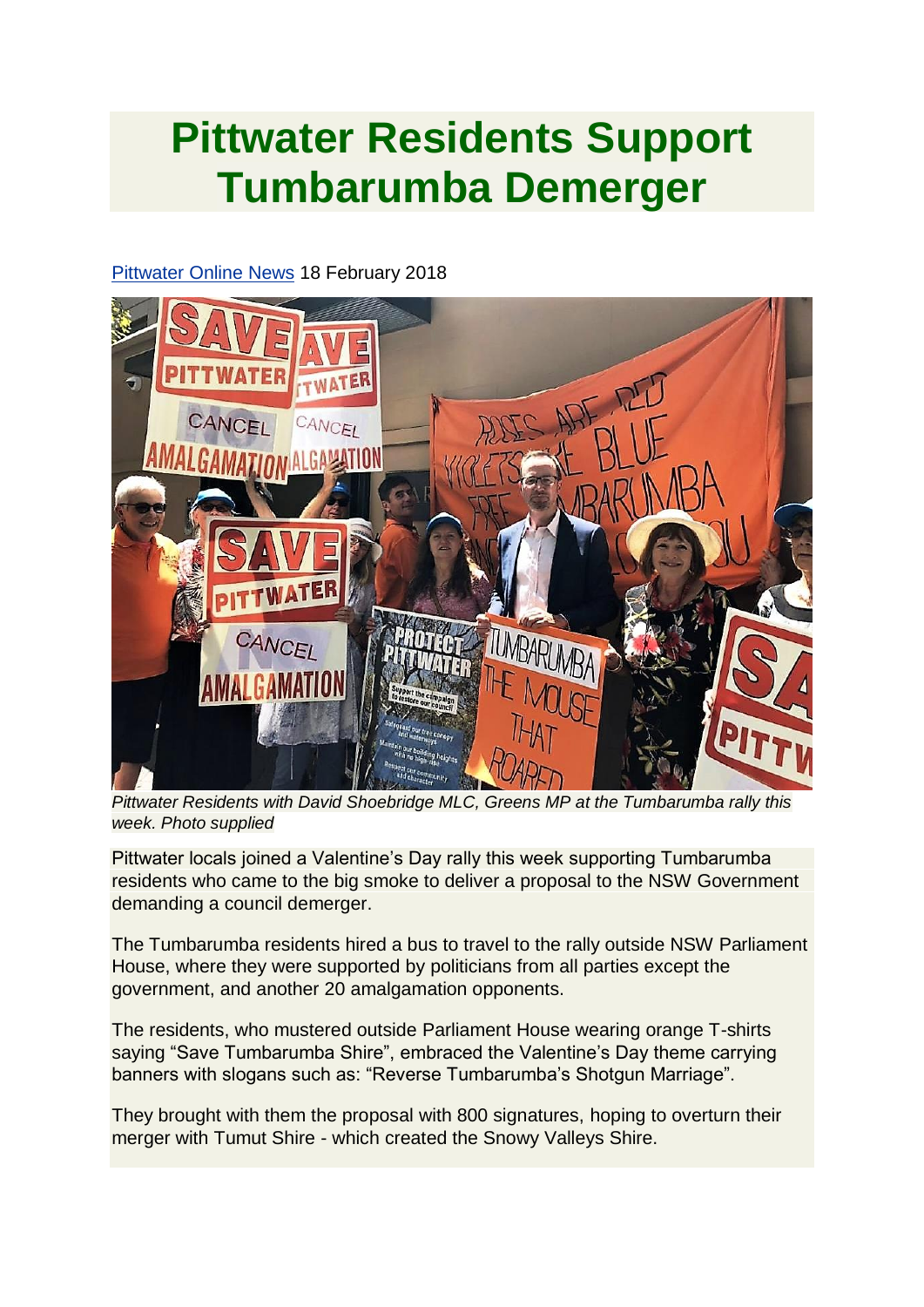Save Tumbarumba Shire spokesman Neil Hamilton said that prior to the forced council amalgamations, both the Local Government Minister's Delegate and the NSW Boundaries Commission had recommended against the merger.



*(Left to Right) Christian Democratic Party MLC and Leader Fred Nile; NSW Greens MLC and Local Government spokesman David Shoebridge; NSW Labor MLC and Local Government spokesman Peter Primrose; Save Tumbarumba Shire spokesman Neil Hamilton; and NSW Shooters, Fishers and Farmers MLC Robert Brown.*

"We are … here today to initiate the process which, under the *Local Government*  Act [ Sections 215 and 218E (2)], will begin an inquiry into the merger process and hopefully lead to the demerging of our council," Mr Hamilton told the crowd.

Under the Act, presentation of the proposal with only 250 signatures triggers a review with a report of the merger by the Boundaries Commission or the Local Government Department's executive.

NSW Labor MLC and Local Government spokesman Peter Primrose congratulated the community of Tumbarumba on their efforts and said that what happened in local communities should be a decision for local people.

"Can I stress again: our policy is that if communities choose to demerge, that's a decision for them and they should be allowed to demerge," Mr Primrose said.

His NSW Greens counterpart David Shoebridge also vowed the party would support other communities such as Pittwater, Leichhardt, Guyra and Gloucester who all wanted to reinstate "genuinely local government".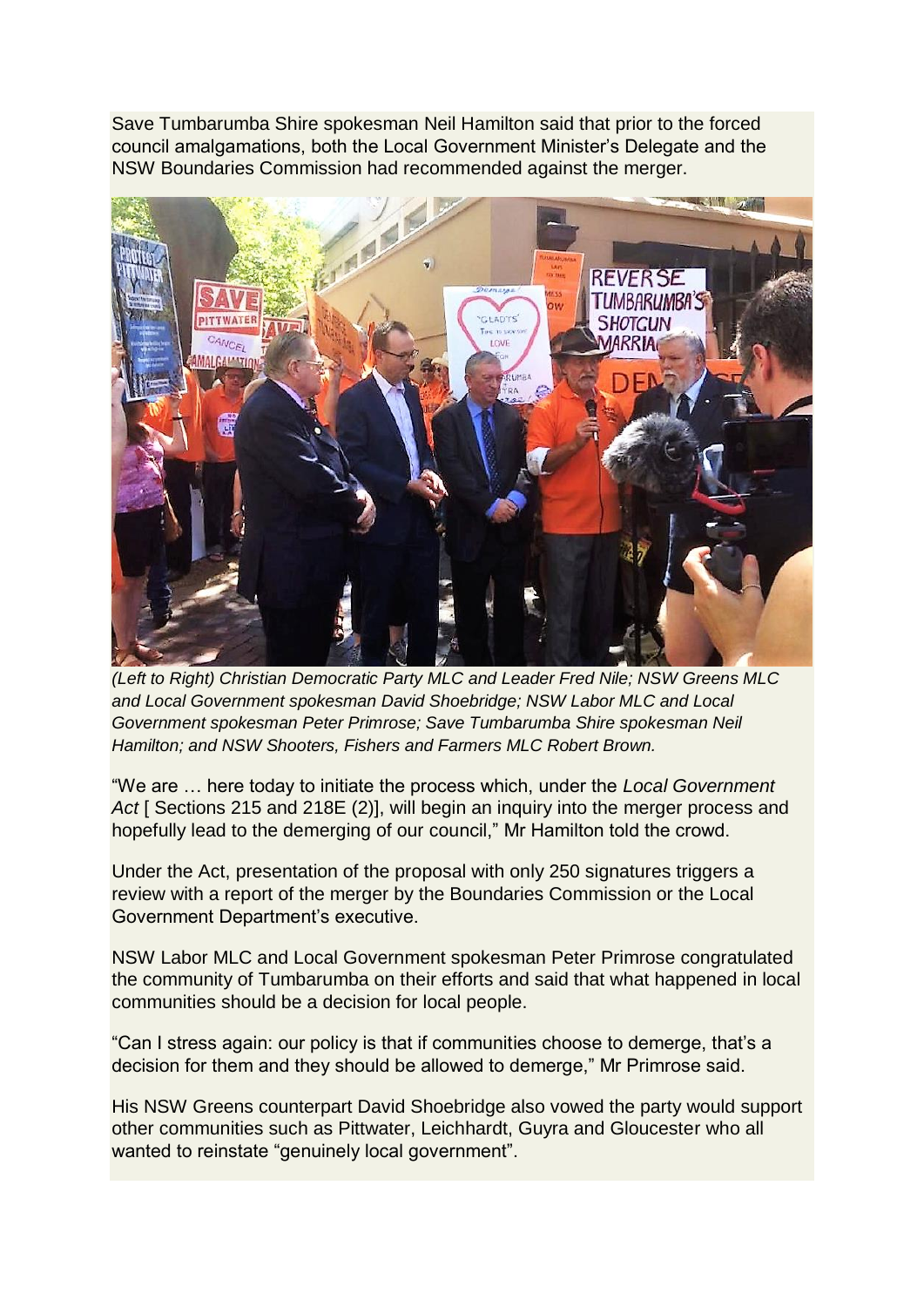"The Liberal National government has done a job on Tumbarumba and they won't be going away until they get their council back," Mr Shoebridge said.

"The community have made it clear this is a shotgun wedding between Tumbarumba and Tumut. We're happy to help them with a painless divorce."



*David Shoebridge speaking at the Tumbarumba Rally - [video](https://www.facebook.com/saveourcouncils/videos/2006526336336592/)*

Shooters, Fishers and Farmers Party MLC Robert Brown, also promised the rally that his party would support Labor's legislation - if it won government - to introduce a plebiscite allowing residents a say on the mergers.

"It's a great effort to see that you're still prepared to fight," Mr Brown said.

"If you give up the fight, we can't do anything for you.

Mr Brown's party last year introduced a demerger bill that passed the NSW Upper House but failed in the Legislative Assembly.

The Christian Democratic Party completed the roll call of political parties opposed to forced amalgamations, with its Leader Fred Nile calling on the Premier Gladys Berejiklian to "sort this out now".

The Protect Pittwater Association and other local residents were among the crowd, in a precursor to presentation of their own proposal at a later date.

"We were there to support Tumbarumba and to remind the state government that we want to be masters of our own destiny," Protect Pittwater spokesman Bob Grace said later.

"Like Tumbarumba, we will continue to fight to get our council back."